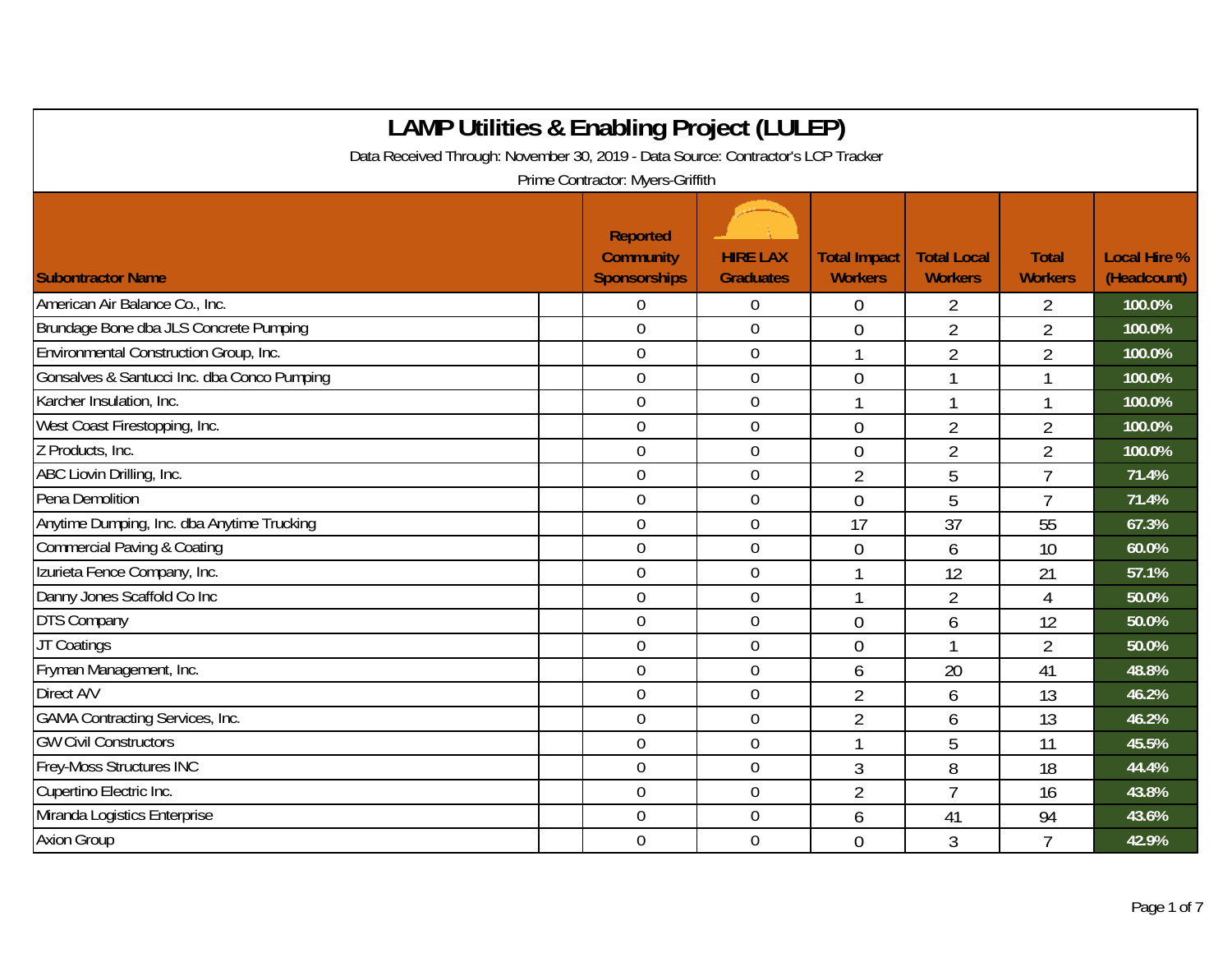| <b>LAMP Utilities &amp; Enabling Project (LULEP)</b><br>Data Received Through: November 30, 2019 - Data Source: Contractor's LCP Tracker |  |                                                            |                                     |                                       |                                      |                                |                                    |  |  |  |
|------------------------------------------------------------------------------------------------------------------------------------------|--|------------------------------------------------------------|-------------------------------------|---------------------------------------|--------------------------------------|--------------------------------|------------------------------------|--|--|--|
| Prime Contractor: Myers-Griffith                                                                                                         |  |                                                            |                                     |                                       |                                      |                                |                                    |  |  |  |
| <b>Subontractor Name</b>                                                                                                                 |  | <b>Reported</b><br><b>Community</b><br><b>Sponsorships</b> | <b>HIRE LAX</b><br><b>Graduates</b> | <b>Total Impact</b><br><b>Workers</b> | <b>Total Local</b><br><b>Workers</b> | <b>Total</b><br><b>Workers</b> | <b>Local Hire %</b><br>(Headcount) |  |  |  |
| J.V Land Clearing Co., Inc.                                                                                                              |  | 0                                                          | $\boldsymbol{0}$                    |                                       | 6                                    | 14                             | 42.9%                              |  |  |  |
| Urrea & Sons Trucking                                                                                                                    |  | $\overline{0}$                                             | $\overline{0}$                      | $\theta$                              | 6                                    | 14                             | 42.9%                              |  |  |  |
| Steve Bubalo Construction Co                                                                                                             |  | $\overline{0}$                                             | $\boldsymbol{0}$                    | 6                                     | 12                                   | 29                             | 41.4%                              |  |  |  |
| Comet Electric, Inc.                                                                                                                     |  | $\mathbf 0$                                                | $\boldsymbol{0}$                    | 1                                     | 35                                   | 87                             | 40.2%                              |  |  |  |
| 3531 Trucking                                                                                                                            |  | $\overline{0}$                                             | $\mathbf 0$                         | $\overline{0}$                        | 4                                    | 10                             | 40.0%                              |  |  |  |
| A1 Management & Inspection, Inc.                                                                                                         |  | $\mathbf 0$                                                | $\boldsymbol{0}$                    |                                       | $\overline{2}$                       | 5                              | 40.0%                              |  |  |  |
| Alert Insulation Co., Inc.                                                                                                               |  | $\mathbf 0$                                                | $\mathbf 0$                         | $\overline{0}$                        | 4                                    | 10                             | 40.0%                              |  |  |  |
| Pan-Pacific Mechanical                                                                                                                   |  | $\overline{0}$                                             | $\mathbf 0$                         | $\mathbf 0$                           | $\overline{2}$                       | 5                              | 40.0%                              |  |  |  |
| Terra Pave, Inc.                                                                                                                         |  | $\overline{0}$                                             | $\boldsymbol{0}$                    |                                       | 4                                    | 10                             | 40.0%                              |  |  |  |
| Wagner Engineering & Survey, Inc.                                                                                                        |  | $\mathbf 0$                                                | $\mathbf 0$                         | $\overline{0}$                        | 8                                    | 20                             | 40.0%                              |  |  |  |
| ISEC, Inc.                                                                                                                               |  | $\mathbf 0$                                                | $\mathbf 0$                         | $\overline{2}$                        | 17                                   | 43                             | 39.5%                              |  |  |  |
| 24 Hour Sweeping Inc A                                                                                                                   |  | $\mathbf 0$                                                | $\mathbf 0$                         |                                       | 5                                    | 13                             | 38.5%                              |  |  |  |
| Birdi & Associates, Inc.                                                                                                                 |  | $\overline{0}$                                             | $\mathbf 0$                         | $\overline{2}$                        | 5                                    | 13                             | 38.5%                              |  |  |  |
| Resource Environmental, Inc.                                                                                                             |  | $\overline{0}$                                             | $\overline{0}$                      | $\overline{2}$                        | 18                                   | 47                             | 38.3%                              |  |  |  |
| B & D Equipment Rental, Inc.                                                                                                             |  | $\overline{0}$                                             | $\boldsymbol{0}$                    | $\overline{0}$                        | 14                                   | 37                             | 37.8%                              |  |  |  |
| Building Electronic Controls, Inc.                                                                                                       |  | $\overline{0}$                                             | $\mathbf 0$                         | $\overline{0}$                        | 3                                    | 8                              | 37.5%                              |  |  |  |
| Corradini Corp.                                                                                                                          |  | $\mathbf 0$                                                | $\boldsymbol{0}$                    |                                       | 4                                    | 11                             | 36.4%                              |  |  |  |
| GGG Demolition, Inc.                                                                                                                     |  | $\mathbf 0$                                                | $\mathbf 0$                         | $\overline{0}$                        | 4                                    | 11                             | 36.4%                              |  |  |  |
| Psomas                                                                                                                                   |  | $\overline{0}$                                             | $\mathbf 0$                         | $\overline{0}$                        | 4                                    | 11                             | 36.4%                              |  |  |  |
| <b>Griffith Company</b>                                                                                                                  |  | $\overline{2}$                                             | $\mathbf{1}$                        | 14                                    | 61                                   | 169                            | 36.1%                              |  |  |  |
| <b>Red Hawk Services</b>                                                                                                                 |  | $\mathbf 0$                                                | $\mathbf 0$                         | $\mathfrak{Z}$                        | 6                                    | 17                             | 35.3%                              |  |  |  |
| <b>Taft Electric Company</b>                                                                                                             |  | $\overline{0}$                                             | $\overline{0}$                      | 6                                     | 13                                   | 37                             | 35.1%                              |  |  |  |
| Global Modular Inc.                                                                                                                      |  | $\mathbf 0$                                                | $\boldsymbol{0}$                    | $\overline{0}$                        | 3                                    | 9                              | 33.3%                              |  |  |  |
| Koppl Pipeline Services, Inc.                                                                                                            |  | $\mathbf 0$                                                | $\mathbf 0$                         | $\overline{0}$                        | 1                                    | $\overline{3}$                 | 33.3%                              |  |  |  |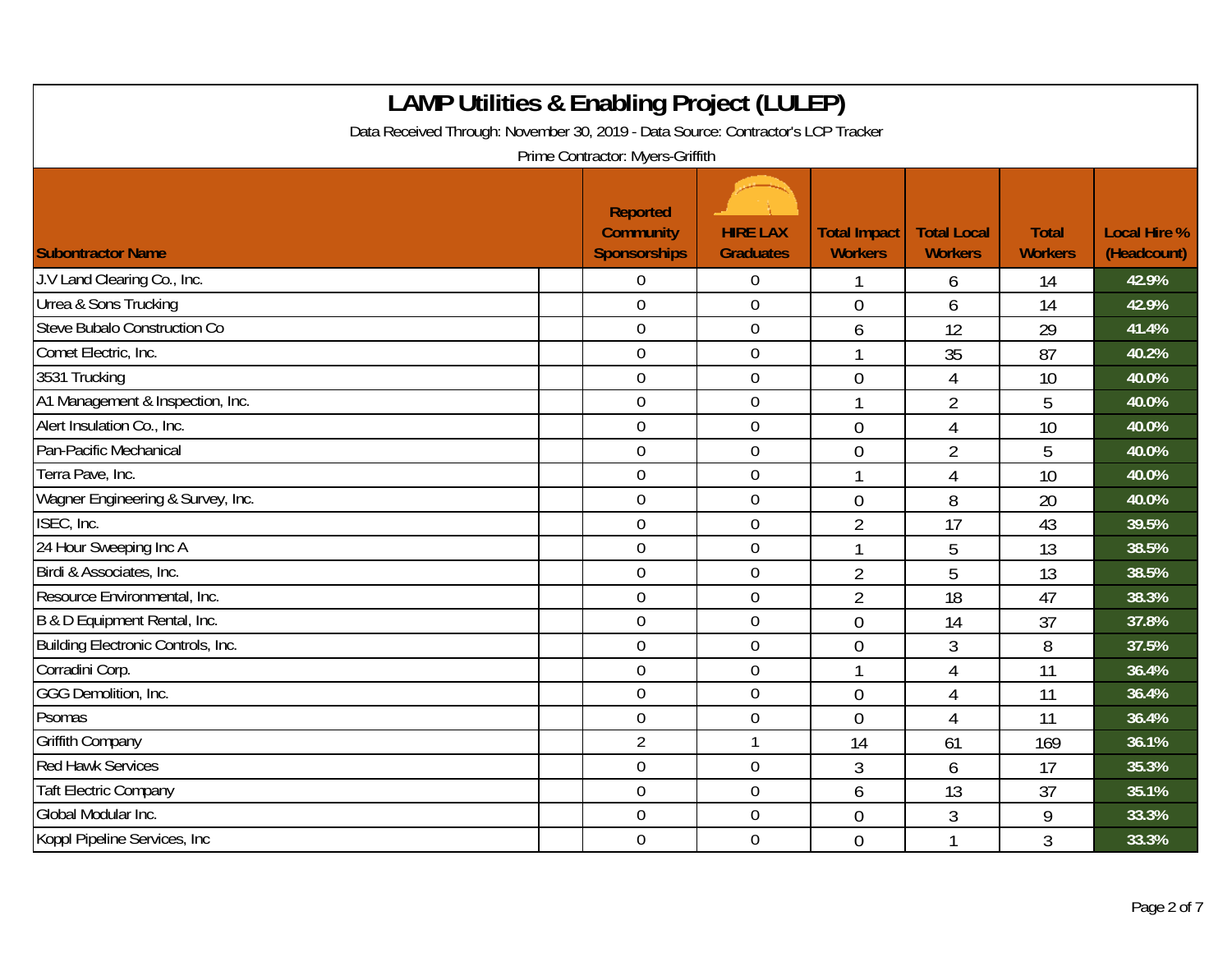| <b>LAMP Utilities &amp; Enabling Project (LULEP)</b><br>Data Received Through: November 30, 2019 - Data Source: Contractor's LCP Tracker<br>Prime Contractor: Myers-Griffith |            |                                                            |                                     |                                       |                                      |                                |                                    |  |
|------------------------------------------------------------------------------------------------------------------------------------------------------------------------------|------------|------------------------------------------------------------|-------------------------------------|---------------------------------------|--------------------------------------|--------------------------------|------------------------------------|--|
| <b>Subontractor Name</b>                                                                                                                                                     |            | <b>Reported</b><br><b>Community</b><br><b>Sponsorships</b> | <b>HIRE LAX</b><br><b>Graduates</b> | <b>Total Impact</b><br><b>Workers</b> | <b>Total Local</b><br><b>Workers</b> | <b>Total</b><br><b>Workers</b> | <b>Local Hire %</b><br>(Headcount) |  |
| Myers & Sons Griffith, JV                                                                                                                                                    |            | 3                                                          | $\overline{2}$                      | 10                                    | 59                                   | 177                            | 33.3%                              |  |
| Nolds Equipment                                                                                                                                                              | <b>NEW</b> | $\overline{0}$                                             | $\mathbf 0$                         |                                       | 1                                    | 3                              | 33.3%                              |  |
| Planet Green Environmental                                                                                                                                                   |            | $\mathbf 0$                                                | $\boldsymbol{0}$                    | $\overline{0}$                        | 1                                    | 3                              | 33.3%                              |  |
| Royal Electric Company                                                                                                                                                       |            | $\mathbf 0$                                                | $\boldsymbol{0}$                    | $\theta$                              | 1                                    | $\overline{3}$                 | 33.3%                              |  |
| Techniquex, Inc.                                                                                                                                                             |            | $\mathbf 0$                                                | $\mathbf 0$                         | $\overline{0}$                        | $\overline{2}$                       | 6                              | 33.3%                              |  |
| Versatile Coatings Inc.                                                                                                                                                      |            | $\mathbf 0$                                                | $\mathbf 0$                         | $\overline{0}$                        | 4                                    | 12                             | 33.3%                              |  |
| Matrix Environmental, Inc.                                                                                                                                                   |            | $\overline{0}$                                             | $\mathbf 0$                         |                                       | 8                                    | 25                             | 32.0%                              |  |
| Crown Fence Co                                                                                                                                                               |            | $\mathbf 0$                                                | $\boldsymbol{0}$                    |                                       | 13                                   | 41                             | 31.7%                              |  |
| <b>Concrete Coring Company</b>                                                                                                                                               |            | $\overline{0}$                                             | $\boldsymbol{0}$                    |                                       | 9                                    | 29                             | 31.0%                              |  |
| Myers & Sons Construction LP                                                                                                                                                 |            | $\mathbf 0$                                                | $\mathbf 0$                         |                                       | 13                                   | 43                             | 30.2%                              |  |
| Twining, Inc.                                                                                                                                                                |            | $\overline{0}$                                             | $\mathbf 0$                         |                                       | 9                                    | 30                             | 30.0%                              |  |
| Anderson Charnesky Structural Steel, Inc.                                                                                                                                    |            | $\mathbf 0$                                                | $\boldsymbol{0}$                    | $\overline{0}$                        | $\overline{2}$                       | $\overline{1}$                 | 28.6%                              |  |
| CMB Structures, Inc.                                                                                                                                                         |            | $\mathbf 0$                                                | $\mathbf 0$                         | $\overline{0}$                        | $\overline{2}$                       | 7                              | 28.6%                              |  |
| <b>N-U Enterprise</b>                                                                                                                                                        |            | $\mathbf 0$                                                | $\mathbf 0$                         |                                       | 8                                    | 28                             | 28.6%                              |  |
| RMA Group, Inc.                                                                                                                                                              |            | $\mathbf 0$                                                | $\mathbf 0$                         | $\overline{4}$                        | 6                                    | 21                             | 28.6%                              |  |
| <b>SC Building Materials</b>                                                                                                                                                 |            | $\boldsymbol{0}$                                           | $\boldsymbol{0}$                    |                                       | $\overline{2}$                       | $\overline{7}$                 | 28.6%                              |  |
| <b>Wilson &amp; Hampton Painting Contractors</b>                                                                                                                             |            | $\overline{0}$                                             | $\mathbf 0$                         |                                       | $\overline{2}$                       | $\overline{7}$                 | 28.6%                              |  |
| <b>ABC Resources</b>                                                                                                                                                         |            | $\mathbf 0$                                                | $\mathbf 0$                         | $\overline{4}$                        | $\overline{7}$                       | 26                             | 26.9%                              |  |
| Max Out Inc.                                                                                                                                                                 |            | $\overline{0}$                                             | $\mathbf 0$                         | $\overline{4}$                        | 9                                    | 34                             | 26.5%                              |  |
| Rosendin Electric                                                                                                                                                            |            | $\mathbf 0$                                                | $\boldsymbol{0}$                    | 3                                     | 8                                    | 31                             | 25.8%                              |  |
| AMPCO Landscape, Inc.                                                                                                                                                        |            | $\mathbf 0$                                                | $\boldsymbol{0}$                    | $\overline{0}$                        | $\overline{2}$                       | 8                              | 25.0%                              |  |
| <b>DC Traffic Control</b>                                                                                                                                                    |            | $\mathbf 0$                                                | $\mathbf 0$                         | $\overline{0}$                        | $\overline{2}$                       | 8                              | 25.0%                              |  |
| DFS Flooring Inc.                                                                                                                                                            |            | $\overline{0}$                                             | $\mathbf 0$                         |                                       | 1                                    | 4                              | 25.0%                              |  |
| Mike Hixson Backhoe Service, Inc.                                                                                                                                            |            | $\mathbf 0$                                                | $\boldsymbol{0}$                    | $\overline{0}$                        | $\overline{2}$                       | 8                              | 25.0%                              |  |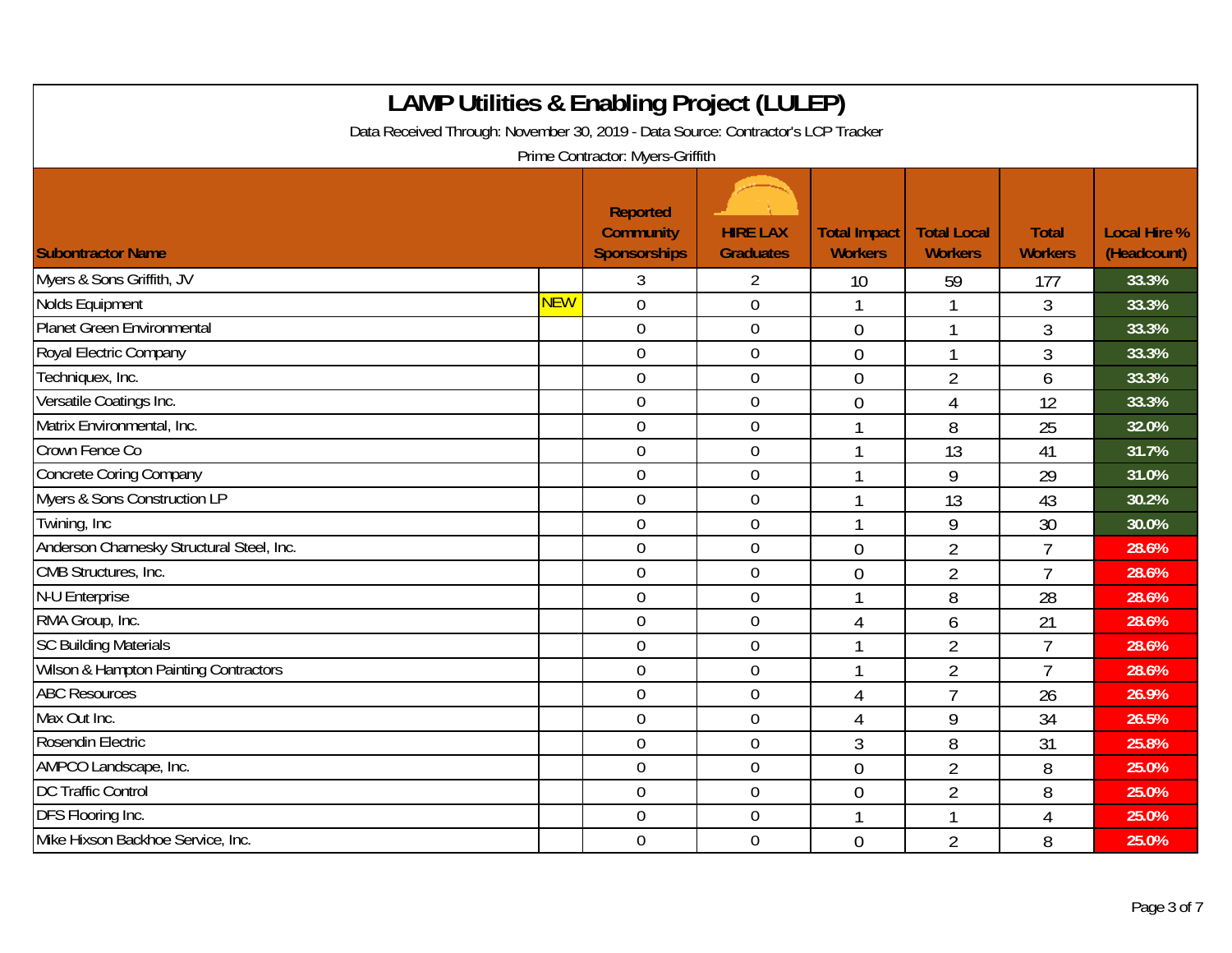| <b>LAMP Utilities &amp; Enabling Project (LULEP)</b><br>Data Received Through: November 30, 2019 - Data Source: Contractor's LCP Tracker<br>Prime Contractor: Myers-Griffith |                                                            |                                     |                                       |                                      |                                |                                    |  |  |  |
|------------------------------------------------------------------------------------------------------------------------------------------------------------------------------|------------------------------------------------------------|-------------------------------------|---------------------------------------|--------------------------------------|--------------------------------|------------------------------------|--|--|--|
| <b>Subontractor Name</b>                                                                                                                                                     | <b>Reported</b><br><b>Community</b><br><b>Sponsorships</b> | <b>HIRE LAX</b><br><b>Graduates</b> | <b>Total Impact</b><br><b>Workers</b> | <b>Total Local</b><br><b>Workers</b> | <b>Total</b><br><b>Workers</b> | <b>Local Hire %</b><br>(Headcount) |  |  |  |
| So-Cal Insulation, Inc.                                                                                                                                                      | $\Omega$                                                   | 0                                   |                                       |                                      | 4                              | 25.0%                              |  |  |  |
| <b>LNA Concrete Structures, Inc.</b>                                                                                                                                         | $\overline{0}$                                             | $\overline{0}$                      |                                       | 9                                    | 37                             | 24.3%                              |  |  |  |
| Giroux Glass, Inc.                                                                                                                                                           | $\theta$                                                   | $\boldsymbol{0}$                    | $\overline{0}$                        | $\overline{2}$                       | 9                              | 22.2%                              |  |  |  |
| Meadows Sheet Metal & Air Conditioning, Inc.                                                                                                                                 | $\overline{0}$                                             | $\mathbf 0$                         | $\overline{2}$                        | 10                                   | 45                             | 22.2%                              |  |  |  |
| Cosco Fire Protection, Inc.                                                                                                                                                  | $\mathbf 0$                                                | $\mathbf 0$                         | $\overline{0}$                        | 5                                    | 23                             | 21.7%                              |  |  |  |
| Sterndahl Enterprises, Inc.                                                                                                                                                  | $\theta$                                                   | $\overline{0}$                      | $\overline{2}$                        | 6                                    | 28                             | 21.4%                              |  |  |  |
| Blois Construction, Inc.                                                                                                                                                     | $\overline{0}$                                             | $\overline{0}$                      | $\overline{4}$                        | 18                                   | 86                             | 20.9%                              |  |  |  |
| <b>Chief Engineering</b>                                                                                                                                                     | $\overline{0}$                                             | $\mathbf 0$                         | 3                                     | 12                                   | 58                             | 20.7%                              |  |  |  |
| Absolute Abatement & Demolition                                                                                                                                              | $\mathbf 0$                                                | $\overline{0}$                      | $\overline{0}$                        | $\mathbf 1$                          | 5                              | 20.0%                              |  |  |  |
| <b>Century Sweeping</b>                                                                                                                                                      | $\mathbf 0$                                                | $\boldsymbol{0}$                    | $\overline{0}$                        | 1                                    | 5                              | 20.0%                              |  |  |  |
| Pacific Waterproofing & Restoration, Inc.                                                                                                                                    | $\overline{0}$                                             | $\mathbf 0$                         | $\overline{0}$                        | 1                                    | 5                              | 20.0%                              |  |  |  |
| Penhall Co                                                                                                                                                                   | $\overline{0}$                                             | $\boldsymbol{0}$                    | $\overline{0}$                        | 1                                    | 5                              | 20.0%                              |  |  |  |
| <b>T&amp;M Construction</b>                                                                                                                                                  | $\mathbf 0$                                                | $\mathbf 0$                         | $\theta$                              | 1                                    | 5                              | 20.0%                              |  |  |  |
| Fehoko Concrete Inc                                                                                                                                                          | $\overline{0}$                                             | $\mathbf 0$                         | $\overline{2}$                        | 4                                    | 21                             | 19.0%                              |  |  |  |
| Michels Pipeline Construction; a div. of Michels Corporation                                                                                                                 | $\mathbf 0$                                                | $\boldsymbol{0}$                    | $\mathfrak{Z}$                        | 13                                   | 74                             | 17.6%                              |  |  |  |
| Bali Construction, Inc.                                                                                                                                                      | $\overline{0}$                                             | $\mathbf 0$                         | $\mathfrak{Z}$                        | 10                                   | 58                             | 17.2%                              |  |  |  |
| <b>Sully-Miller Contracting Company</b>                                                                                                                                      | $\overline{0}$                                             | $\overline{0}$                      | $\Omega$                              | 10                                   | 58                             | 17.2%                              |  |  |  |
| Crosstown Electrical & Data, Inc.                                                                                                                                            | $\mathbf 0$                                                | $\boldsymbol{0}$                    | $\overline{0}$                        | $\overline{2}$                       | 12                             | 16.7%                              |  |  |  |
| <b>Granstrom Masonry Inc</b>                                                                                                                                                 | $\overline{0}$                                             | $\mathbf 0$                         | $\theta$                              | 1                                    | 6                              | 16.7%                              |  |  |  |
| Kato Landscape, Inc.                                                                                                                                                         | $\mathbf 0$                                                | $\mathbf 0$                         |                                       | $\overline{2}$                       | 12                             | 16.7%                              |  |  |  |
| Nor Cal Pipeline Services                                                                                                                                                    | $\mathbf 0$                                                | $\pmb{0}$                           |                                       | $\overline{7}$                       | 42                             | 16.7%                              |  |  |  |
| Smithson Electric, Inc.                                                                                                                                                      | $\overline{0}$                                             | $\mathbf 0$                         | $\theta$                              | 1                                    | 6                              | 16.7%                              |  |  |  |
| Southcoast Acoustical Interiors, Inc.                                                                                                                                        | $\overline{0}$                                             | $\mathbf 0$                         | $\overline{0}$                        | 3                                    | 18                             | 16.7%                              |  |  |  |
| Util-Locate                                                                                                                                                                  | $\mathbf 0$                                                | $\mathbf 0$                         |                                       | 1                                    | 6                              | 16.7%                              |  |  |  |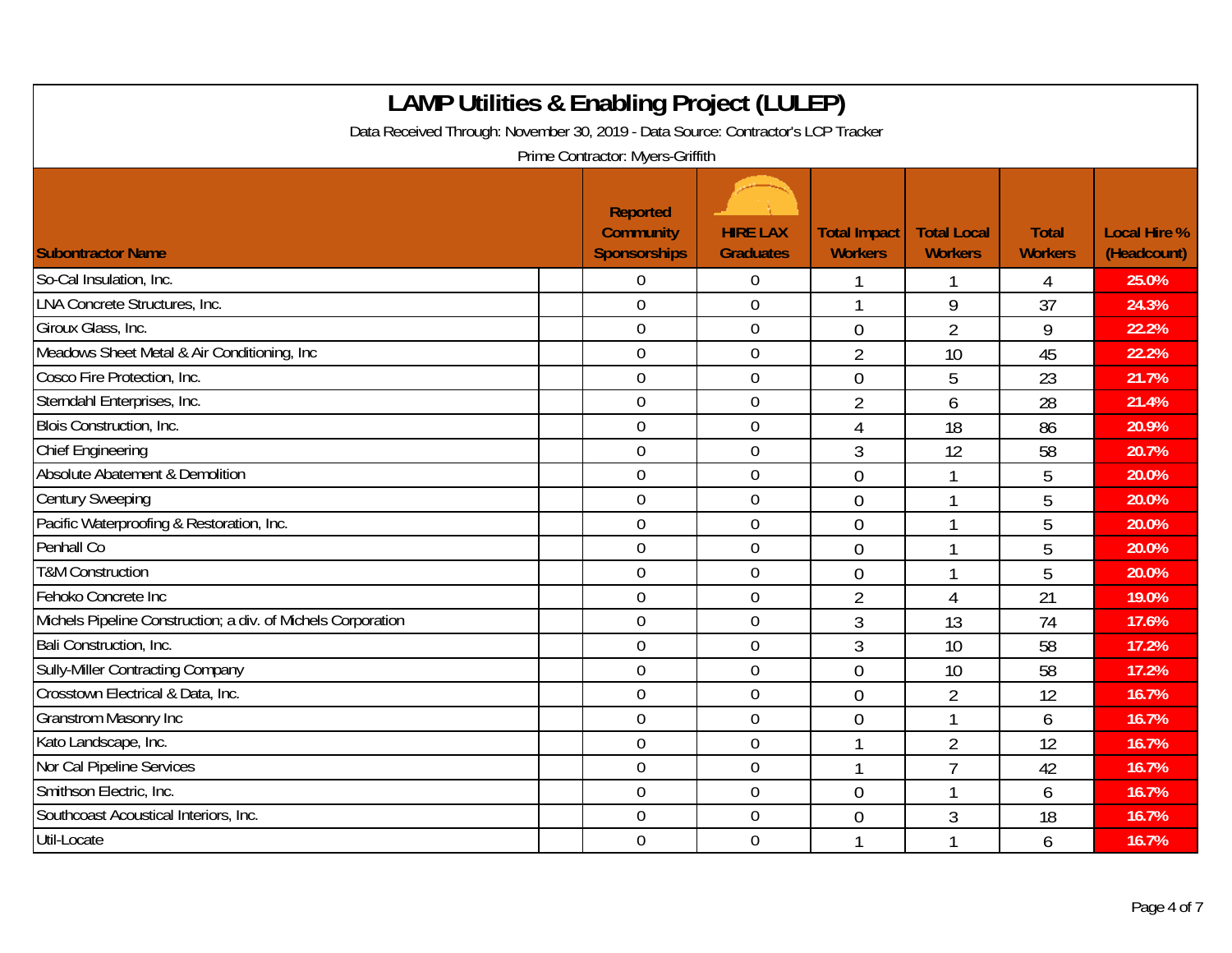| <b>LAMP Utilities &amp; Enabling Project (LULEP)</b><br>Data Received Through: November 30, 2019 - Data Source: Contractor's LCP Tracker<br>Prime Contractor: Myers-Griffith |                                                            |                                     |                                       |                                      |                                |                                    |  |  |  |
|------------------------------------------------------------------------------------------------------------------------------------------------------------------------------|------------------------------------------------------------|-------------------------------------|---------------------------------------|--------------------------------------|--------------------------------|------------------------------------|--|--|--|
| <b>Subontractor Name</b>                                                                                                                                                     | <b>Reported</b><br><b>Community</b><br><b>Sponsorships</b> | <b>HIRE LAX</b><br><b>Graduates</b> | <b>Total Impact</b><br><b>Workers</b> | <b>Total Local</b><br><b>Workers</b> | <b>Total</b><br><b>Workers</b> | <b>Local Hire %</b><br>(Headcount) |  |  |  |
| BC Rentals, Inc. dba BC Traffic Specialist                                                                                                                                   | 0                                                          | $\mathbf 0$                         | $\theta$                              | 3                                    | 20                             | 15.0%                              |  |  |  |
| Zefiro Corporation                                                                                                                                                           | $\overline{0}$                                             | $\mathbf 0$                         |                                       | 5                                    | 34                             | 14.7%                              |  |  |  |
| All American Asphalt                                                                                                                                                         | $\mathbf 0$                                                | $\boldsymbol{0}$                    | 6                                     | 28                                   | 191                            | 14.7%                              |  |  |  |
| <b>DRS Rebar Inc</b>                                                                                                                                                         | $\mathbf 0$                                                | $\mathbf 0$                         | $\overline{0}$                        | 1                                    | $\overline{7}$                 | 14.3%                              |  |  |  |
| 2R Drilling, Inc.                                                                                                                                                            | $\overline{0}$                                             | $\overline{0}$                      |                                       | 1                                    | 8                              | 12.5%                              |  |  |  |
| Traffic Management Inc.                                                                                                                                                      | $\mathbf 0$                                                | $\boldsymbol{0}$                    | $\overline{0}$                        | 1                                    | 8                              | 12.5%                              |  |  |  |
| Upland Contracting, Inc.                                                                                                                                                     | $\overline{0}$                                             | $\mathbf 0$                         | $\theta$                              | 1                                    | 8                              | 12.5%                              |  |  |  |
| G. O. Rodriguez Trucking, Inc.                                                                                                                                               | $\overline{0}$                                             | $\overline{0}$                      | $\Omega$                              | 5                                    | 41                             | 12.2%                              |  |  |  |
| G&F Concrete Cutting, Inc.                                                                                                                                                   | $\mathbf 0$                                                | $\boldsymbol{0}$                    | $\overline{0}$                        | $\overline{2}$                       | 18                             | 11.1%                              |  |  |  |
| Los Angeles Signal Construction, Inc.                                                                                                                                        | $\mathbf 0$                                                | $\mathbf 0$                         | $\overline{0}$                        | 1                                    | 9                              | 11.1%                              |  |  |  |
| R.J. Lalonde, Inc.                                                                                                                                                           | $\overline{0}$                                             | $\overline{0}$                      |                                       | 1                                    | 9                              | 11.1%                              |  |  |  |
| Ferreira Construction Co, Inc.                                                                                                                                               | $\mathbf 0$                                                | $\boldsymbol{0}$                    | 1                                     | 5                                    | 46                             | 10.9%                              |  |  |  |
| Badger Daylighting Corp.                                                                                                                                                     | $\mathbf 0$                                                | $\mathbf 0$                         |                                       | 3                                    | 28                             | 10.7%                              |  |  |  |
| Cindy Trump, Inc., DBA Lindys Cold Planing                                                                                                                                   | $\overline{0}$                                             | $\mathbf 0$                         | $\overline{0}$                        | 1                                    | 13                             | 7.7%                               |  |  |  |
| Crane Rental Service, Inc.                                                                                                                                                   | $\boldsymbol{0}$                                           | $\boldsymbol{0}$                    |                                       | 1                                    | 14                             | 7.1%                               |  |  |  |
| AD Improvements Inc                                                                                                                                                          | $\mathbf 0$                                                | $\mathbf 0$                         | $\overline{0}$                        | $\overline{0}$                       | 3                              | 0.0%                               |  |  |  |
| Anglemyer Crane Rental                                                                                                                                                       | $\overline{0}$                                             | $\mathbf 0$                         | $\theta$                              | $\overline{0}$                       | 1                              | 0.0%                               |  |  |  |
| Asphalt, Fabric & Engineering, Inc.                                                                                                                                          | $\overline{0}$                                             | $\boldsymbol{0}$                    | $\overline{0}$                        | $\overline{0}$                       | 3                              | 0.0%                               |  |  |  |
| Ayala Boring Inc                                                                                                                                                             | $\mathbf 0$                                                | $\mathbf 0$                         | $\overline{0}$                        | $\theta$                             | 9                              | 0.0%                               |  |  |  |
| <b>Barneys Hole Digging Service</b>                                                                                                                                          | $\mathbf 0$                                                | $\mathbf 0$                         | $\overline{0}$                        | $\overline{0}$                       | $\overline{2}$                 | 0.0%                               |  |  |  |
| Bragg Crane Service (sub to Comet Electric)                                                                                                                                  | $\mathbf 0$                                                | $\mathbf 0$                         | $\overline{0}$                        | $\overline{0}$                       | $\overline{3}$                 | 0.0%                               |  |  |  |
| Burros Backhoe Service, LLC                                                                                                                                                  | $\mathbf 0$                                                | $\boldsymbol{0}$                    | $\mathbf 0$                           | $\mathbf 0$                          | $\overline{2}$                 | 0.0%                               |  |  |  |
| C Below Inc                                                                                                                                                                  | $\mathbf 0$                                                | $\mathbf 0$                         | $\overline{0}$                        | 0                                    | 12                             | 0.0%                               |  |  |  |
| C.M. Peich, Inc.                                                                                                                                                             | $\overline{0}$                                             | $\mathbf 0$                         | $\overline{0}$                        | $\overline{0}$                       | $\overline{7}$                 | 0.0%                               |  |  |  |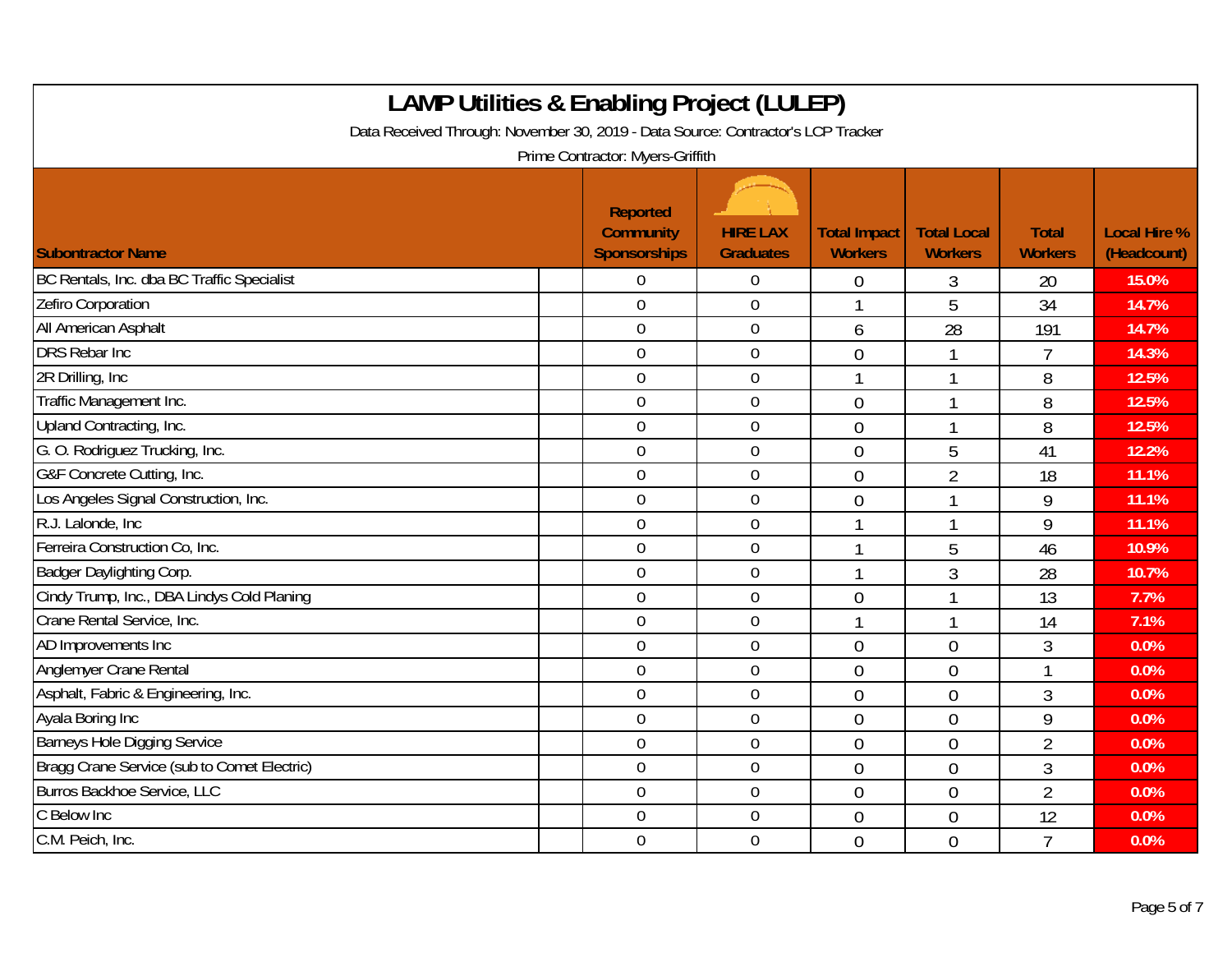| <b>LAMP Utilities &amp; Enabling Project (LULEP)</b><br>Data Received Through: November 30, 2019 - Data Source: Contractor's LCP Tracker<br>Prime Contractor: Myers-Griffith |  |                                                     |                                     |                                       |                                      |                                |                                    |  |  |
|------------------------------------------------------------------------------------------------------------------------------------------------------------------------------|--|-----------------------------------------------------|-------------------------------------|---------------------------------------|--------------------------------------|--------------------------------|------------------------------------|--|--|
| <b>Subontractor Name</b>                                                                                                                                                     |  | <b>Reported</b><br><b>Community</b><br>Sponsorships | <b>HIRE LAX</b><br><b>Graduates</b> | <b>Total Impact</b><br><b>Workers</b> | <b>Total Local</b><br><b>Workers</b> | <b>Total</b><br><b>Workers</b> | <b>Local Hire %</b><br>(Headcount) |  |  |
| Calmex Engineering, Inc.                                                                                                                                                     |  | $\overline{0}$                                      | $\overline{0}$                      | $\overline{0}$                        | $\overline{0}$                       |                                | 0.0%                               |  |  |
| Cell-Crete Corporation                                                                                                                                                       |  | $\overline{0}$                                      | $\overline{0}$                      | $\overline{0}$                        | $\theta$                             | 3                              | 0.0%                               |  |  |
| CGO Construction Company, Inc.                                                                                                                                               |  | $\mathbf 0$                                         | $\boldsymbol{0}$                    | $\overline{0}$                        | $\overline{0}$                       | $\overline{3}$                 | 0.0%                               |  |  |
| Commercial Scaffolding of CA, Inc.                                                                                                                                           |  | $\overline{0}$                                      | $\boldsymbol{0}$                    | $\overline{0}$                        | $\mathbf 0$                          | 4                              | 0.0%                               |  |  |
| Connor Concrete Cutting and Coring                                                                                                                                           |  | $\mathbf 0$                                         | $\mathbf 0$                         | $\overline{0}$                        | $\overline{0}$                       | 8                              | 0.0%                               |  |  |
| Cornerstone Demolition Corp.                                                                                                                                                 |  | $\overline{0}$                                      | $\boldsymbol{0}$                    | $\overline{0}$                        | $\overline{0}$                       | 9                              | 0.0%                               |  |  |
| D.C. Drilling Inc                                                                                                                                                            |  | $\theta$                                            | $\mathbf 0$                         | $\overline{0}$                        | $\overline{0}$                       | $\overline{2}$                 | 0.0%                               |  |  |
| Dayton Certified Welding, Inc.                                                                                                                                               |  | $\mathbf 0$                                         | $\mathbf 0$                         | $\overline{0}$                        | $\overline{0}$                       | $\overline{2}$                 | 0.0%                               |  |  |
| DeepScan, Inc.                                                                                                                                                               |  | $\mathbf 0$                                         | $\mathbf 0$                         | $\overline{0}$                        | $\mathbf 0$                          | 4                              | 0.0%                               |  |  |
| Discovery Hydrovac                                                                                                                                                           |  | $\boldsymbol{0}$                                    | $\boldsymbol{0}$                    | $\overline{0}$                        | $\mathbf 0$                          |                                | 0.0%                               |  |  |
| DJS General Contracting, Inc.                                                                                                                                                |  | $\mathbf 0$                                         | $\mathbf 0$                         | $\overline{0}$                        | $\overline{0}$                       | 5                              | 0.0%                               |  |  |
| <b>Fastrack Rentals Inc</b>                                                                                                                                                  |  | $\mathbf 0$                                         | $\mathbf 0$                         | $\overline{0}$                        | $\overline{0}$                       |                                | 0.0%                               |  |  |
| Fine Grade Equipment, Inc.                                                                                                                                                   |  | $\overline{0}$                                      | $\mathbf 0$                         | $\overline{0}$                        | $\overline{0}$                       | 6                              | 0.0%                               |  |  |
| Gregg Drilling & Testing, Inc.                                                                                                                                               |  | $\overline{0}$                                      | $\overline{0}$                      | $\overline{0}$                        | $\theta$                             | 5                              | 0.0%                               |  |  |
| <b>Ground Penetrating Radar</b>                                                                                                                                              |  | $\overline{0}$                                      | $\overline{0}$                      | $\overline{0}$                        | $\theta$                             | 3                              | 0.0%                               |  |  |
| H.D. Construction Equipment, Inc.                                                                                                                                            |  | $\overline{0}$                                      | $\boldsymbol{0}$                    | $\overline{0}$                        | $\overline{0}$                       | $\overline{7}$                 | 0.0%                               |  |  |
| Hardy & Harper                                                                                                                                                               |  | $\mathbf 0$                                         | $\mathbf 0$                         | $\overline{0}$                        | $\overline{0}$                       | 9                              | 0.0%                               |  |  |
| <b>Hydraulic Cranes LLC</b>                                                                                                                                                  |  | $\overline{0}$                                      | $\mathbf 0$                         | $\overline{0}$                        | $\overline{0}$                       |                                | 0.0%                               |  |  |
| Jim Painter Controls, Inc.                                                                                                                                                   |  | $\mathbf 0$                                         | $\mathbf 0$                         | $\overline{0}$                        | $\overline{0}$                       | $\overline{\mathbf{1}}$        | 0.0%                               |  |  |
| Johnson's Tree Service                                                                                                                                                       |  | $\mathbf 0$                                         | $\mathbf 0$                         | $\overline{0}$                        | $\overline{0}$                       | $\overline{2}$                 | 0.0%                               |  |  |
| Lucas Builders, Inc.                                                                                                                                                         |  | $\overline{0}$                                      | $\overline{0}$                      | $\overline{0}$                        | $\mathbf 0$                          | 8                              | 0.0%                               |  |  |
| Merli Concrete Pumping                                                                                                                                                       |  | $\overline{0}$                                      | $\overline{0}$                      | $\overline{0}$                        | $\overline{0}$                       | 4                              | 0.0%                               |  |  |
| Newman Backhoe Service, Inc.                                                                                                                                                 |  | $\mathbf 0$                                         | $\boldsymbol{0}$                    | $\mathbf 0$                           | $\overline{0}$                       | 13                             | 0.0%                               |  |  |
| Pavement Coatings, Inc.                                                                                                                                                      |  | $\overline{0}$                                      | $\mathbf 0$                         | $\overline{0}$                        | $\overline{0}$                       | 5                              | 0.0%                               |  |  |